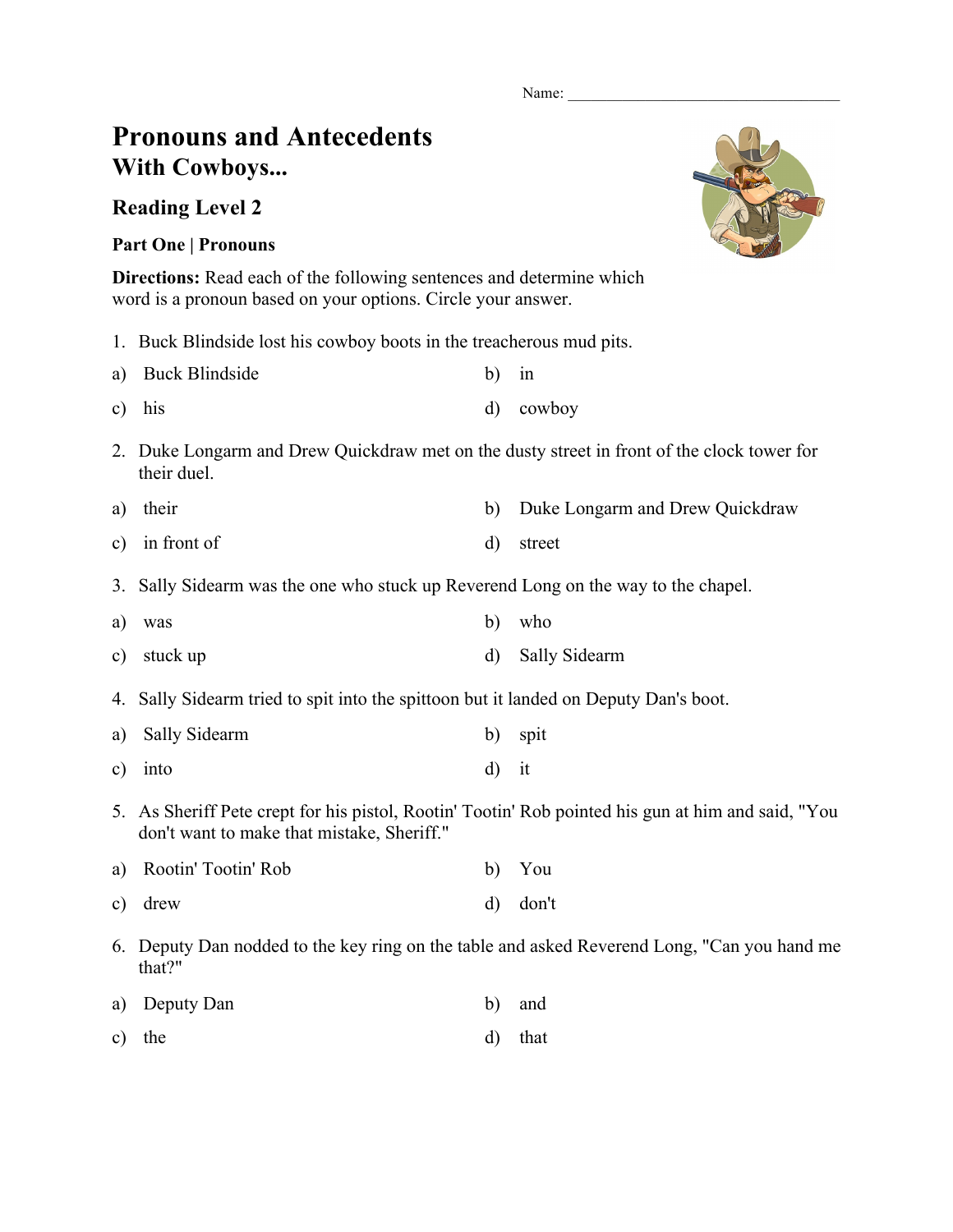|               | 7. Buck Blindside used to be a lone wolf until he and Rootin' Tootin' Rob formed the Tornado<br>Boys.                  |              |                     |  |
|---------------|------------------------------------------------------------------------------------------------------------------------|--------------|---------------------|--|
| a)            | wolf                                                                                                                   | b)           | lone wolf           |  |
| $\mathbf{c})$ | he                                                                                                                     | $\rm d)$     | until               |  |
| 8.            | Granny Annie felt that she couldn't catch a ball with a mitt yet alone a wild criminal like<br>Rootin' Tootin' Rob.    |              |                     |  |
| a)            | she                                                                                                                    | b)           | mitt                |  |
| $\mathbf{c})$ | catch                                                                                                                  | $\mathbf{d}$ | <b>Granny Annie</b> |  |
|               | Chief Bearpaw watched the wild horses as they ran through the golden wheat fields.<br>9.                               |              |                     |  |
| a)            | fields                                                                                                                 | b)           | they                |  |
| c)            | through                                                                                                                | $\mathbf{d}$ | horses              |  |
|               | "Fill up this here bag for me," said Rootin' Tootin' Rob to the frightened bank teller.<br>10.                         |              |                     |  |
| a)            | me                                                                                                                     | b)           | Rootin' Tootin' Rob |  |
| $\mathbf{c})$ | bank teller                                                                                                            | $\rm d)$     | to                  |  |
|               | Deputy Dan saw the wild horses running through the fields and wanted to own one.<br>11.                                |              |                     |  |
| a)            | horses                                                                                                                 | b)           | own                 |  |
| $\mathbf{c})$ | Deputy Dan                                                                                                             | d)           | one                 |  |
| 12.           | "This is ours now," said Buck Blindside as he snatched a pink purse from an old woman<br>during the train car robbery. |              |                     |  |
| a)            | <b>Buck Blindside</b>                                                                                                  | b)           | from                |  |
| $\mathbf{c})$ | ours                                                                                                                   | $\rm d$      | purse               |  |
|               | 13. "Drop your guns now," bellowed a squinting Sheriff Pete to the Tornado Boys.                                       |              |                     |  |
| a)            | now                                                                                                                    | b)           | your                |  |
| C)            | guns                                                                                                                   | $\rm d)$     | Sheriff Pete        |  |

## **Part Two | Antecedents**

**Directions:** Read each of the following sentences and determine which word is an antecedent. Circle your answer.

14. Chief Bearpaw prayed by himself at Spirit Cliff and looked over the tribe's lands.

| a) Chief Bearpaw | b) Spirit Cliff  |
|------------------|------------------|
| c) prayed        | d) tribe's lands |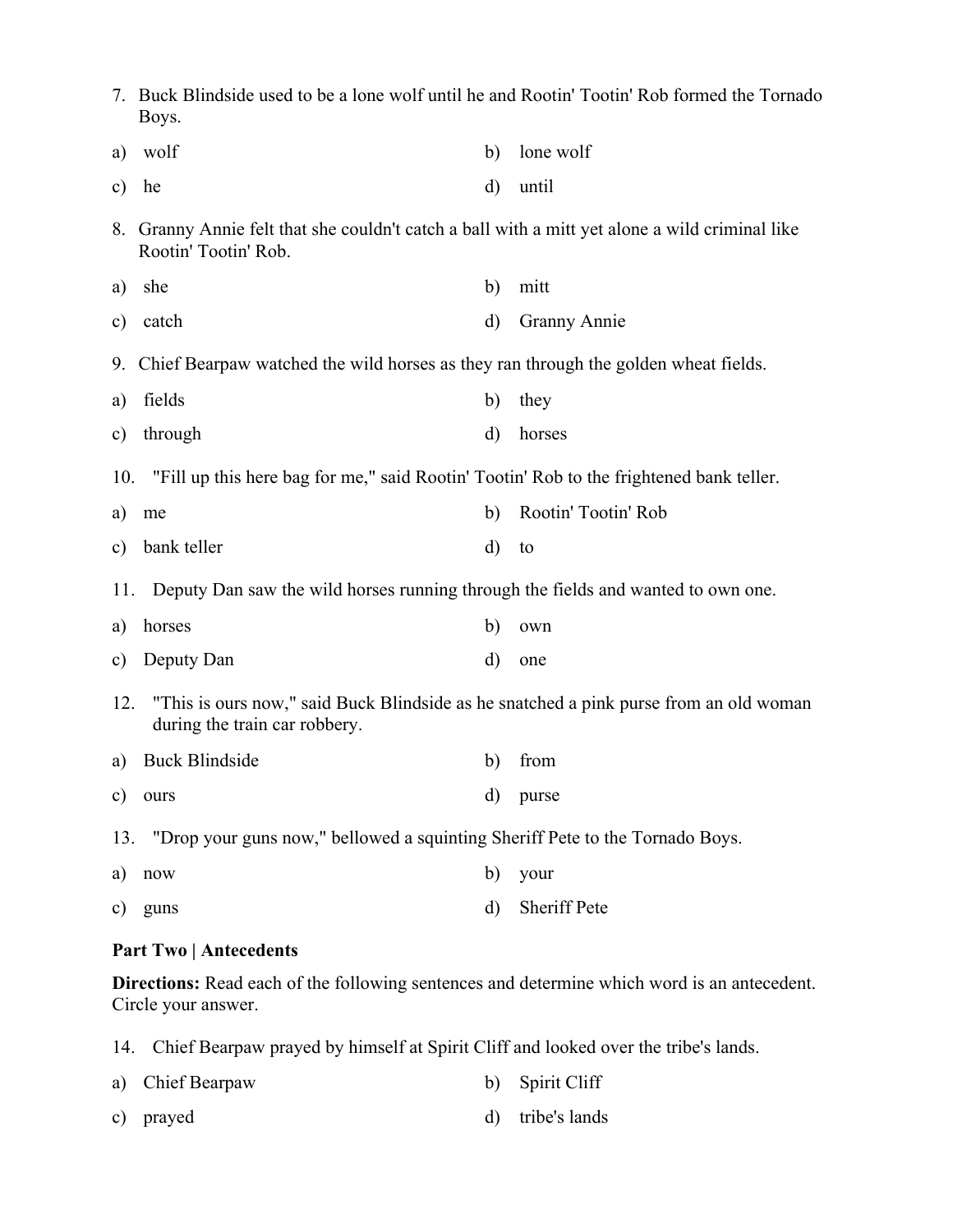|     | 15. Sally Sidearm spun her pistol around on her finger before putting it back in her holster.                                |              |                                                                                              |
|-----|------------------------------------------------------------------------------------------------------------------------------|--------------|----------------------------------------------------------------------------------------------|
| a)  | her                                                                                                                          | b)           | Sally Sidearm                                                                                |
| c)  | spun                                                                                                                         | d)           | pistol                                                                                       |
| 16. | Rootin' Tootin' Rob thought that he forgot his gun in his other cowboy pants but he found it<br>in time for the shootout.    |              |                                                                                              |
| a)  | time                                                                                                                         | b)           | forgot                                                                                       |
| c)  | shootout                                                                                                                     | $\rm d)$     | gun                                                                                          |
| 17. | Drew Quickdraw went to the hoedown but was disappointed to find that no one was there.                                       |              |                                                                                              |
| a)  | Drew Quickdraw                                                                                                               | b)           | went                                                                                         |
| c)  | hoedown                                                                                                                      | $\mathbf{d}$ | to                                                                                           |
| 18. | Corral.                                                                                                                      |              | Sheriff Pete and Deputy Dan were worried that they would be late to the gunfight at the O.K. |
| a)  | gunfight                                                                                                                     | b)           | late                                                                                         |
| c)  | to                                                                                                                           | $\mathbf{d}$ | Sheriff Pete and Deputy Dan                                                                  |
| 19. | Duke Longarm caught a no-good rustler trying to steal his horse from in front of the saloon<br>so he shot him full of holes. |              |                                                                                              |
| a)  | rustler                                                                                                                      | b)           | holes                                                                                        |
| c)  | horse                                                                                                                        | $\rm d)$     | saloon                                                                                       |
| 20. | Sheriff Pete and Deputy Dan rode to the bakery at dusk but it was already closed.                                            |              |                                                                                              |
| a)  | Sheriff Pete and Deputy Dan                                                                                                  | b)           | bakery                                                                                       |
| c)  | closed                                                                                                                       | $\mathbf{d}$ | dusk                                                                                         |
| 21. | the treaty were not honored.                                                                                                 |              | Chief Bearpaw warned the cowboys that Cactus Valley would not be a safe place for them if    |
| a)  | Chief Bearpaw                                                                                                                | b)           | place                                                                                        |
| c)  | cowboys                                                                                                                      | d)           | Cactus Valley                                                                                |
| 22. | Rootin' Tootin' Rob stormed into the courthouse and shot it up with that scoundrel Buck<br>Blindside.                        |              |                                                                                              |
| a)  | Rootin' Tootin' Rob                                                                                                          | b)           | <b>Buck Blindside</b>                                                                        |
| c)  | stormed                                                                                                                      | d)           | courthouse                                                                                   |
|     |                                                                                                                              |              |                                                                                              |